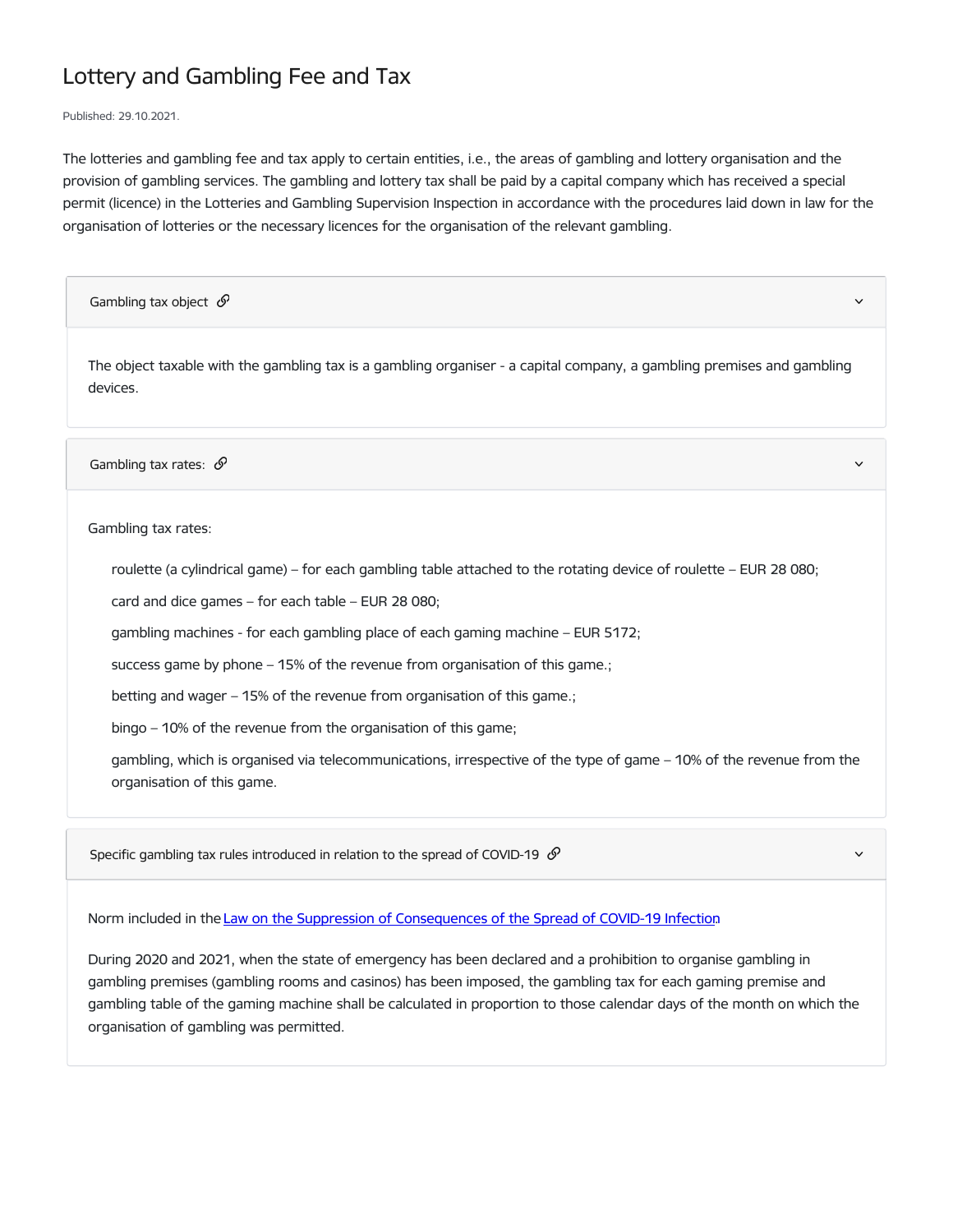The object taxable with the lotteries tax is the revenue from the sale of tickets, which are adjusted depending on the size of the prize fund and the type of lottery.

Lottery tax rates  $\mathcal{S}$ 

Lottery tax rates:

lotteries – 10%;

instant win game – 10%.

Gambling fee rates  $\mathscr S$  and  $\mathscr S$  and  $\mathscr S$  are set of the set of the set of the set of the set of the set of the set of the set of the set of the set of the set of the set of the set of the set of the set of the set

The gambling fee shall be paid for issuing or re-registration of a gambling licence for organisation of gambling on gaming machines, bingo, roulette (cylindrical games), card games, dice games, betting, wager, and games of chance via the telephone, as well as for issuing or re-registration of a gambling premises licence.

Gambling fee rates for the organisation of gambling:

for issuing of a gambling licence (including issuing of a gambling licence if gambling is also organised via electronic communications services) - EUR 427 000, for re-registration of a gambling licence (yearly) – EUR 37 000.

for issuing of a gambling licence if gambling is only organised via electronic communications services (interactive gambling) shall be EUR 200 000, for re-registration of a gambling licence (yearly) – EUR 37 000.

for issuing or re-registration of a gambling premises licence which gives the right to organise gambling on specific gambling premises (in a casino, a gambling room, a bingo room, or a place where bets or wager stakes are accepted) shall be as follows:

- for a casino EUR 30 000;
- **for a gambling room or a bingo room EUR 4500;**
- **for a place where bets or wager stakes are accepted EUR 2000.**